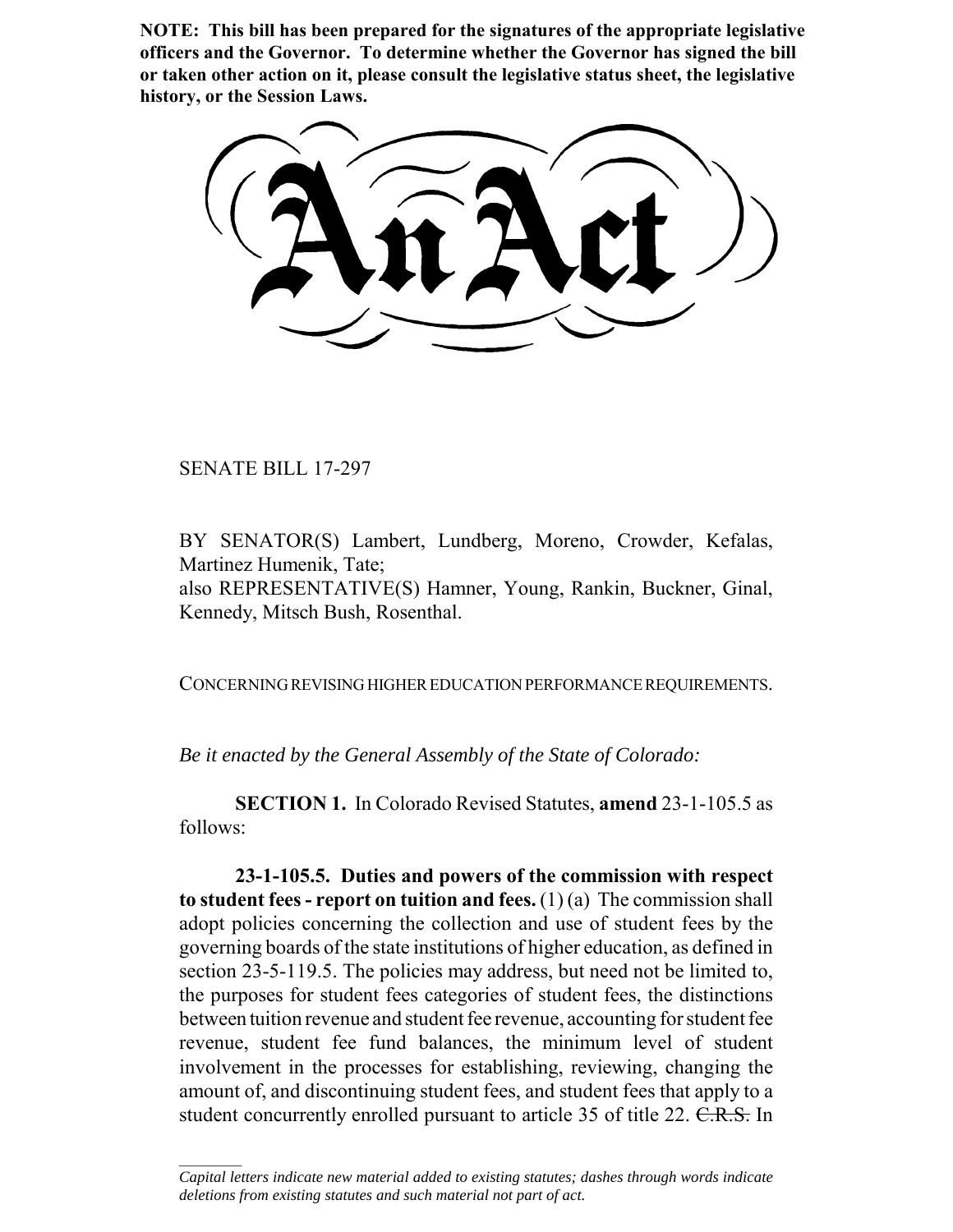preparing the policies, the commission shall seek input from the governing boards, the state institutions of higher education, and the student representative to the advisory committee created pursuant to section 23-1-103 and representatives of the student governments at the state institutions of higher education.

(b) THE COMMISSION MAY WAIVE THE REQUIREMENTS OF THE POLICIES ADOPTED PURSUANT TO THIS SUBSECTION (1).

(2) (a) On or before January 15,  $2012$  2018, and on or before January 15 each year thereafter, the department shall report to THE JOINT BUDGET COMMITTEE AND the education committees of the house of representatives and the senate, or any successor committees, concerning the governing boards' fee policies, and the collection and use of student fees, AND TUITION RATES.

(b) NOTWITHSTANDING THE PROVISIONS OF SECTION 24-1-136 (11)(a)(I) TO THE CONTRARY, THE REPORT REQUIRED PURSUANT TO SUBSECTION (2)(a) OF THIS SECTION CONTINUES INDEFINITELY.

**SECTION 2.** In Colorado Revised Statutes, 23-1-106, **amend** (7)(b); and **add** (14) and (15) as follows:

**23-1-106. Duties and powers of the commission with respect to capital construction and long-range planning - legislative declaration - definitions.** (7) (b) Except as provided in subsection (5) SUBSECTIONS (5) AND (15) of this section, it is the policy of the general assembly to appropriate funds only for capital construction or capital renewal projects approved by the commission.

(14) WITH THE COMMISSION'S APPROVAL, BEGINNING JULY 1, 2017, A STATE INSTITUTION OF HIGHER EDUCATION IS NOT SUBJECT TO FACILITY MASTER PLAN APPROVAL DESCRIBED IN SUBSECTIONS (3) AND (4) OF THIS SECTION, SO LONG AS THE GOVERNING BOARD OF THE INSTITUTION APPROVES EACH PLAN, NOTIFIES THE COMMISSION OF ITS APPROVAL, AND MAKES THE PLAN AVAILABLE TO THE COMMISSION. SUCH INSTITUTION IS ALSO EXEMPT FROM THE PROVISIONS OF SUBSECTION (5) OF THIS SECTION FOR A PROJECT THE COST OF WHICH DOES NOT EXCEED TWO MILLION DOLLARS.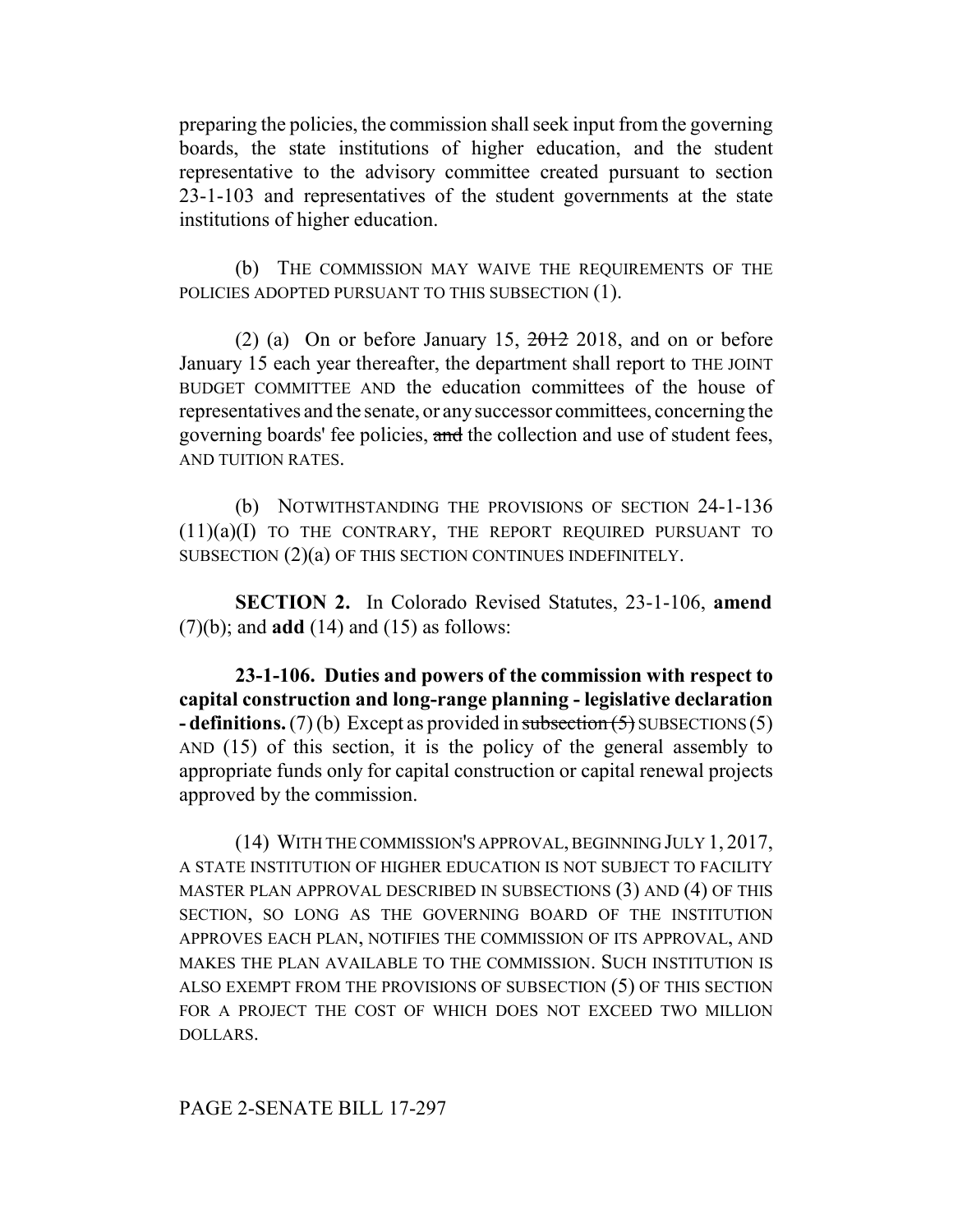(15) WITH THE COMMISSION'S APPROVAL, BEGINNING JULY 1, 2017, AND NOTWITHSTANDING THE PROVISIONS OF SUBSECTION (7)(b) OF THIS SECTION, A STATE INSTITUTION OF HIGHER EDUCATION IS NOT REQUIRED TO SUBMIT PROJECTS FOR FACILITIES TO THE COMMISSION FOR APPROVAL PURSUANT TO SUBSECTION  $(6)(b)$  OF THIS SECTION SO LONG AS THE INSTITUTION ANNUALLY SUBMITS A REPORT TO THE CAPITAL DEVELOPMENT COMMITTEE THAT IS SUBSTANTIALLY SIMILAR IN CONTENT TO THE REPORT CONCERNING CAPITAL CONSTRUCTION PROJECTS DESCRIBED IN SUBSECTION (6)(b) OF THIS SECTION.

**SECTION 3.** In Colorado Revised Statutes, 23-1-107, **amend** (1); and **add** (3.5) as follows:

**23-1-107. Duties and powers of the commission with respect to program approval, review, reduction, and discontinuance.** (1)  $(a)$  The commission shall define what constitutes an academic or career and technical education program and shall establish criteria or guidelines that define programs and procedures for approval of new programs A GOVERNING BOARD OF A STATE-SUPPORTED INSTITUTION OF HIGHER EDUCATION IS NOT REQUIRED TO SUBMIT A PROPOSAL TO OR OBTAIN APPROVAL FROM THE COMMISSION TO CREATE, MODIFY, OR DISCONTINUE ACADEMIC OR VOCATIONAL PROGRAMS OFFERED BY THE INSTITUTION, SO LONG AS THE CREATION, MODIFICATION, OR DISCONTINUANCE OF THE ACADEMIC OR VOCATIONAL PROGRAM IS CONSISTENT WITH THE INSTITUTION'S STATUTORY ROLE AND MISSION.

(b) An institution of higher education shall submit a proposal for a new program to the department. Within a reasonable time after receipt of a proposal for a new program, the department shall review and, consistent with the institutional role and mission and the statewide goals specified in section 23-1-108 and further articulated in the master plan adopted pursuant to section 23-1-108, make recommendations to the commission for appropriate action on a proposal for a new program.

(c) An institution of higher education shall not establish a new program without first notifying and receiving approval from the commission.

(d) The provisions of this subsection  $(1)$  shall not apply to an institution of higher education for which there is a performance contract in

PAGE 3-SENATE BILL 17-297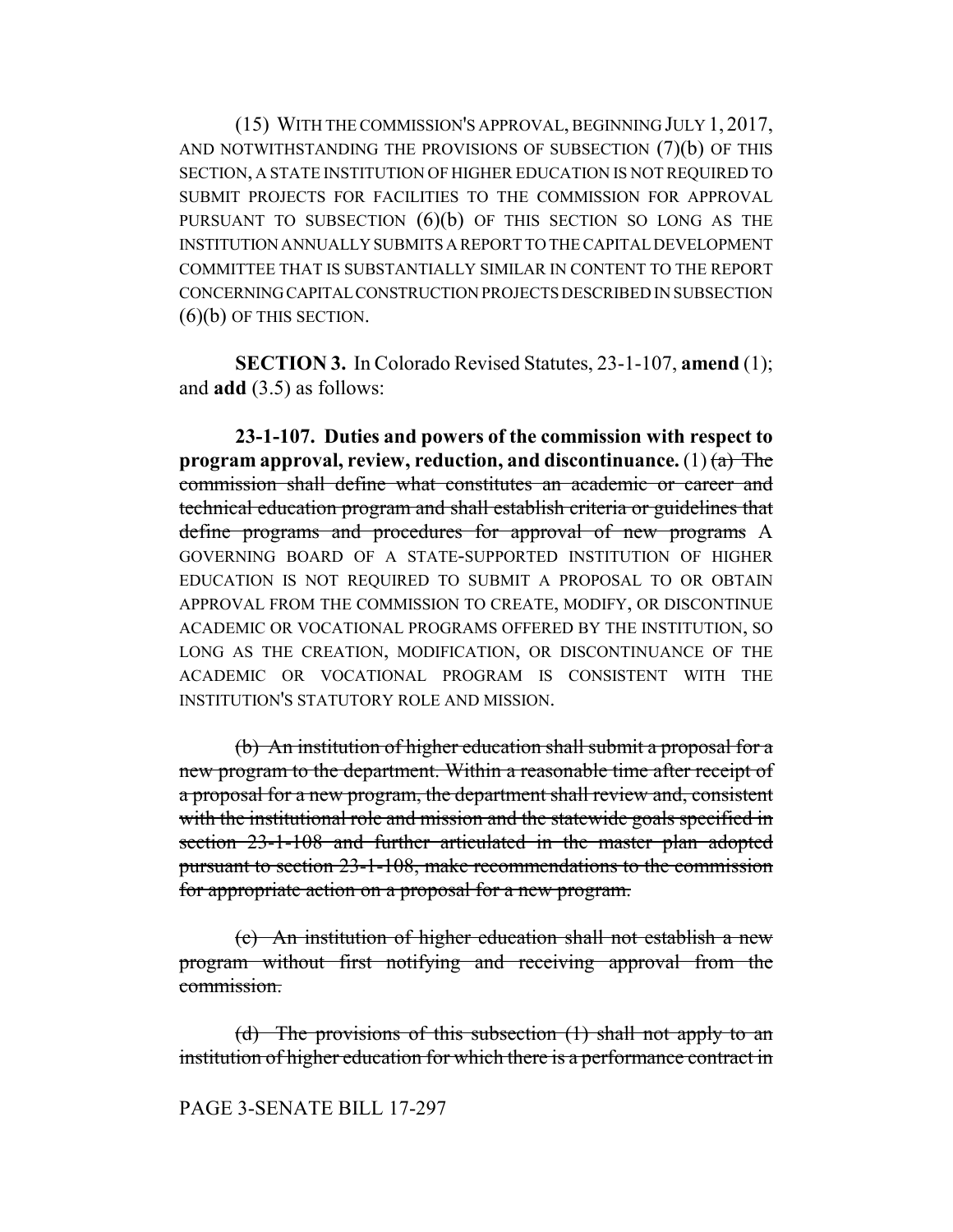effect with the commission as an exemplary institution of higher education pursuant to section 23-41-104.6 or an institution of higher education for which there is a performance contract in effect with the department pursuant to section 23-5-129.

(3.5) THE COMMISSION MAY WAIVE THE PROVISIONS OF SUBSECTIONS (2) AND (3) OF THIS SECTION.

**SECTION 4.** In Colorado Revised Statutes, 23-1-108, **amend** (1.5)(f), (1.7), and (3); and **add** (14) as follows:

**23-1-108. Duties and powers of the commission with regard to systemwide planning - reporting.**  $(1.5)$  (f)  $(I)$  (A) The commission, IN COLLABORATION WITH THE PUBLIC INSTITUTIONS OF HIGHER EDUCATION, shall ensure that the master plan is implemented through the performance contracts authorized pursuant to sections 23-5-129 and 23-41-104.6, by negotiating with the governing boards individualized goals and expectations for the public institutions of higher education, which goals and expectations support achievement of the statewide goals identified in paragraph (c) of this subsection (1.5) and in the master plan. The commission and the governing boards shall ensure that the institutions' renegotiated performance contracts are finalized no later than December 1, 2012 THE PUBLIC INSTITUTIONS OF HIGHER EDUCATION, INCLUDING THROUGH FUNDING ALLOCATED PURSUANT TO PART 3 OF ARTICLE 18 OF THIS TITLE 23 AND SECTION 23-41-104.6. THE DEPARTMENT SHALL SUBMIT A BUDGET REQUEST PURSUANT TO SECTION 23-18-307 THAT SUPPORTS MASTER PLAN GOALS.

(B) THE DEPARTMENT AND PUBLIC INSTITUTIONS OF HIGHER EDUCATION SHALL ANNUALLY AFFIRM THE INSTITUTIONS' CONTRIBUTION TOWARD MEETING THE GOALS OF THE COMMISSION'S MASTER PLAN CREATED PURSUANT TO THIS SECTION. AN INSTITUTION'S CONTRIBUTIONS TOWARD MEETING THE GOALS OF THE MASTER PLAN MUST BE OUTLINED IN ACCORDANCE WITH THE INSTITUTION'S ROLE AND MISSION AND SHALL INCLUDE, AT A MINIMUM, INCREASING CREDENTIAL COMPLETION, INCREASING ANNUAL COMPLETIONS BY MINORITY AND LOW-INCOME STUDENTS, AND IMPROVING PERSISTENCE AND RETENTION RATES. THE DEPARTMENT SHALL MEASURE AN INSTITUTION'S CONTRIBUTIONS USING DATA COLLECTED FOR STATE AND FEDERAL REPORTING PURPOSES AND FOR POPULATING THE HIGHER EDUCATION FUNDING MODEL.

## PAGE 4-SENATE BILL 17-297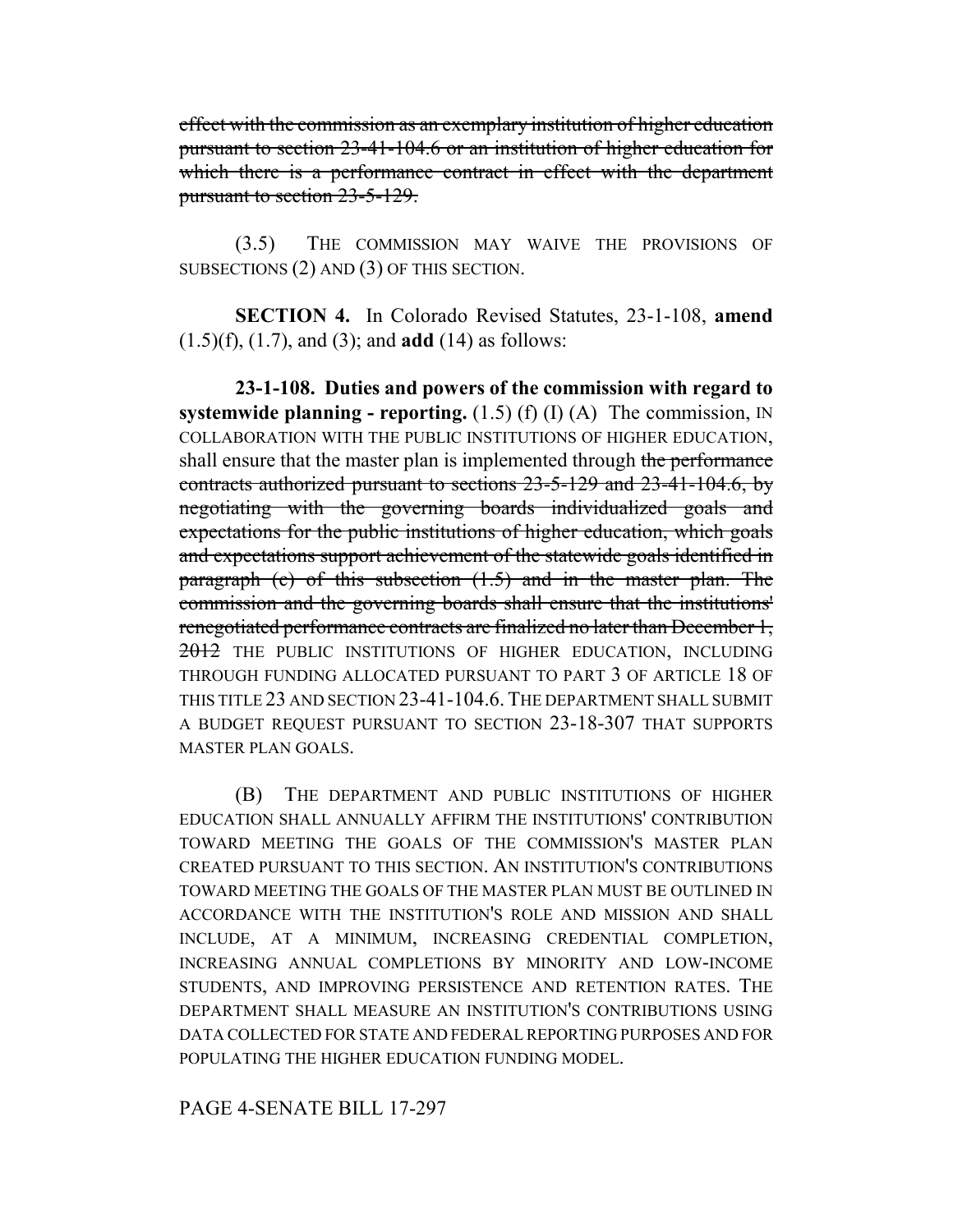(II) In fulfilling the requirements of paragraph  $(c)$  of subsection  $(1)$ of this section, the commission shall refer to each institution's role and mission and service area, as necessary, to interpret jointly with the institution's governing board the implications of the role and mission and service area on the academic, financial, and student services elements of each institution's performance contract BEGINNING DECEMBER 1,2017, AND NO LATER THAN DECEMBER 1 OF EACH YEAR THEREAFTER, THE DEPARTMENT SHALL REPORT TO THE JOINT BUDGET COMMITTEE AND TO THE EDUCATION COMMITTEES OF THE HOUSE OF REPRESENTATIVES AND OF THE SENATE, OR THEIR SUCCESSOR COMMITTEES, CONCERNING THE MASTER PLAN GOALS AND EACH INSTITUTION'S PROGRESS TOWARD MEETING THOSE GOALS. THE DEPARTMENT SHALL POST THE INFORMATION CONTAINED IN THE REPORT ON THE DEPARTMENT'S WEBSITE. NOTWITHSTANDING THE PROVISIONS OF SECTION  $24$ -1-136 (11)(a)(I) TO THE CONTRARY, THE DEPARTMENT'S REPORT CONTINUES INDEFINITELY.

(1.7) The commission, working with the department, the governing boards, and the institutions of higher education, shall collect data, including but not limited to research conducted by national policy organizations and agencies or institutions of higher education in other states, as necessary to support development and implementation of the master plan pursuant to subsection  $(1.5)$  of this section. and to use in negotiating the performance contracts pursuant to sections 23-5-129 and 23-41-104.6. The commission shall take into consideration the costs to the governing boards of collecting and reporting any data the commission may request from the governing boards or the institutions of higher education pursuant to this subsection  $(1.7)$ .

(3) The commission, shall develop, after consultation with the governing boards of institutions, MAY SUPPORT THE DEVELOPMENT OF cooperative programs among state-supported institutions of higher education.

(14) PURSUANT TO SECTION 23-18-201 (2), THE COMMISSION SHALL NEGOTIATE PERFORMANCE CONTRACTS WITH PRIVATE INSTITUTIONS OF HIGHER EDUCATION THAT PARTICIPATE IN THE COLLEGE OPPORTUNITY FUND PROGRAM.

**SECTION 5.** In Colorado Revised Statutes, **repeal** 23-1-108 (1.9).

## PAGE 5-SENATE BILL 17-297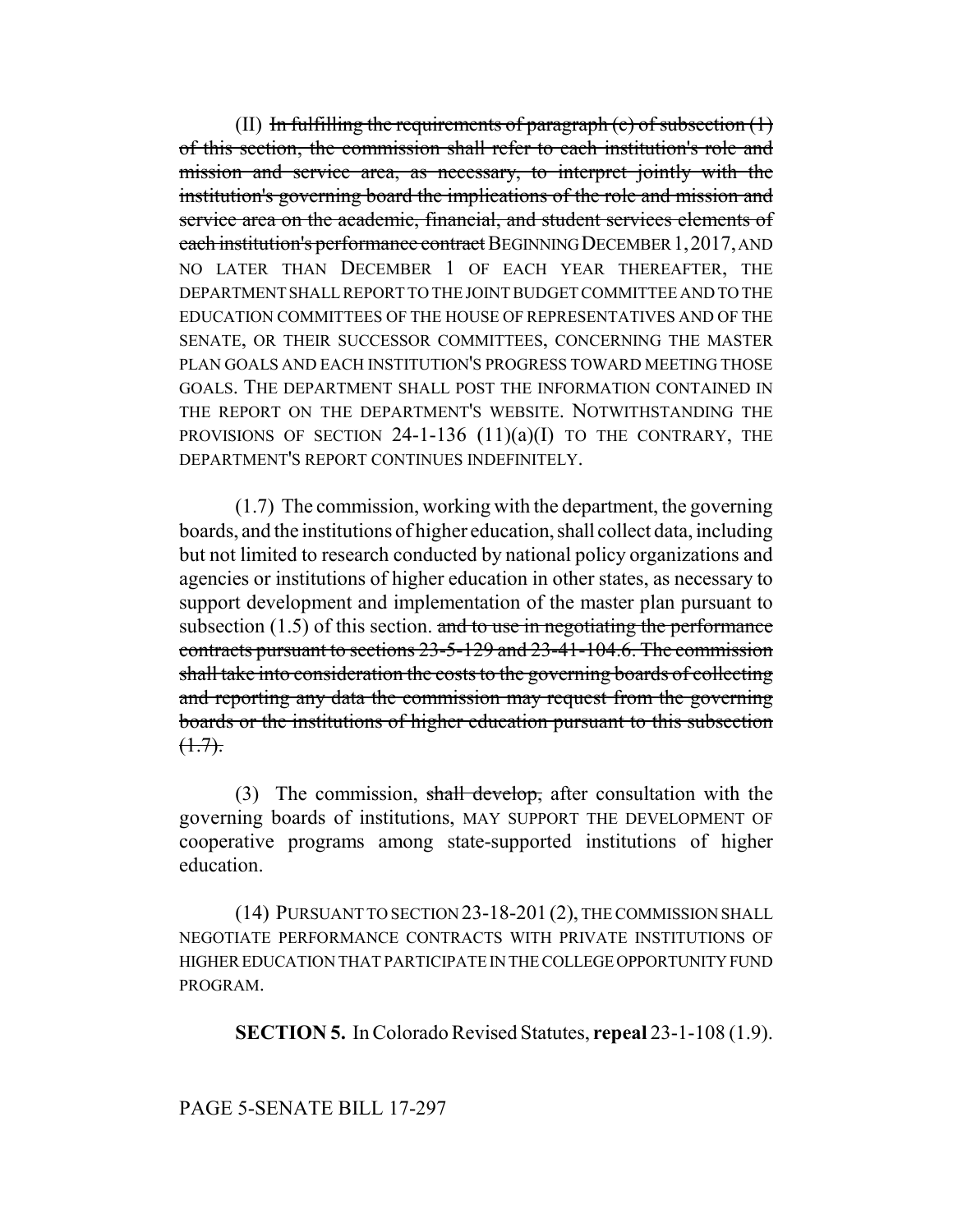**SECTION 6.** In Colorado Revised Statutes, 23-1-109.7, **amend** (2) as follows:

**23-1-109.7. Duties and powers of the commission with regard to the provision of educational services.** (2) Beginning July 1, 2005, the commission is responsible for ensuring the provision of postsecondary educational services pursuant to part 3 of article 18 of this title TITLE 23. The department of higher education on behalf of the commission shall annually enter into fee-for-service contracts with one or more governing boards of institutions of higher education pursuant to section 23-18-303 to provide the higher education services specified in section 23-18-301. The department of higher education may contract with a governing board of an institution of higher education only to the extent that the contract remains consistent with any contract entered into pursuant to section 23-5-129 with the governing board.

**SECTION 7.** In Colorado Revised Statutes, 23-1-113.2, **amend** (3) as follows:

**23-1-113.2. Department directive - admission standards for students holding international baccalaureate diplomas.** (3) The provisions of this section shall not apply to any institution of higher education that has entered into a performance contract with the commission as an exemplary institution of higher education THE COLORADO SCHOOL OF MINES WHILE THE INSTITUTION IS OPERATING UNDER A PERFORMANCE CONTRACT NEGOTIATED PURSUANT TO SECTION 23-41-104.6.

**SECTION 8.** In Colorado Revised Statutes, **repeal** 23-1-118.

**SECTION 9.** In Colorado Revised Statutes, 23-1-104, **amend** (3)(a); and **add** (3.5) as follows:

**23-1-104. Financing the system of postsecondary education report.** (3) (a) Notwithstanding the provisions of section 24-75-102, C.R.S., the governing boards are authorized to retain all moneys MONEY appropriated pursuant to this section and section 23-1-118, or otherwise generated from fiscal year to fiscal year.

(3.5) EACH GOVERNING BOARD SHALL REPORT TO THE COLORADO COMMISSION ON HIGHER EDUCATION, USING APPROVED FORMS, THE

PAGE 6-SENATE BILL 17-297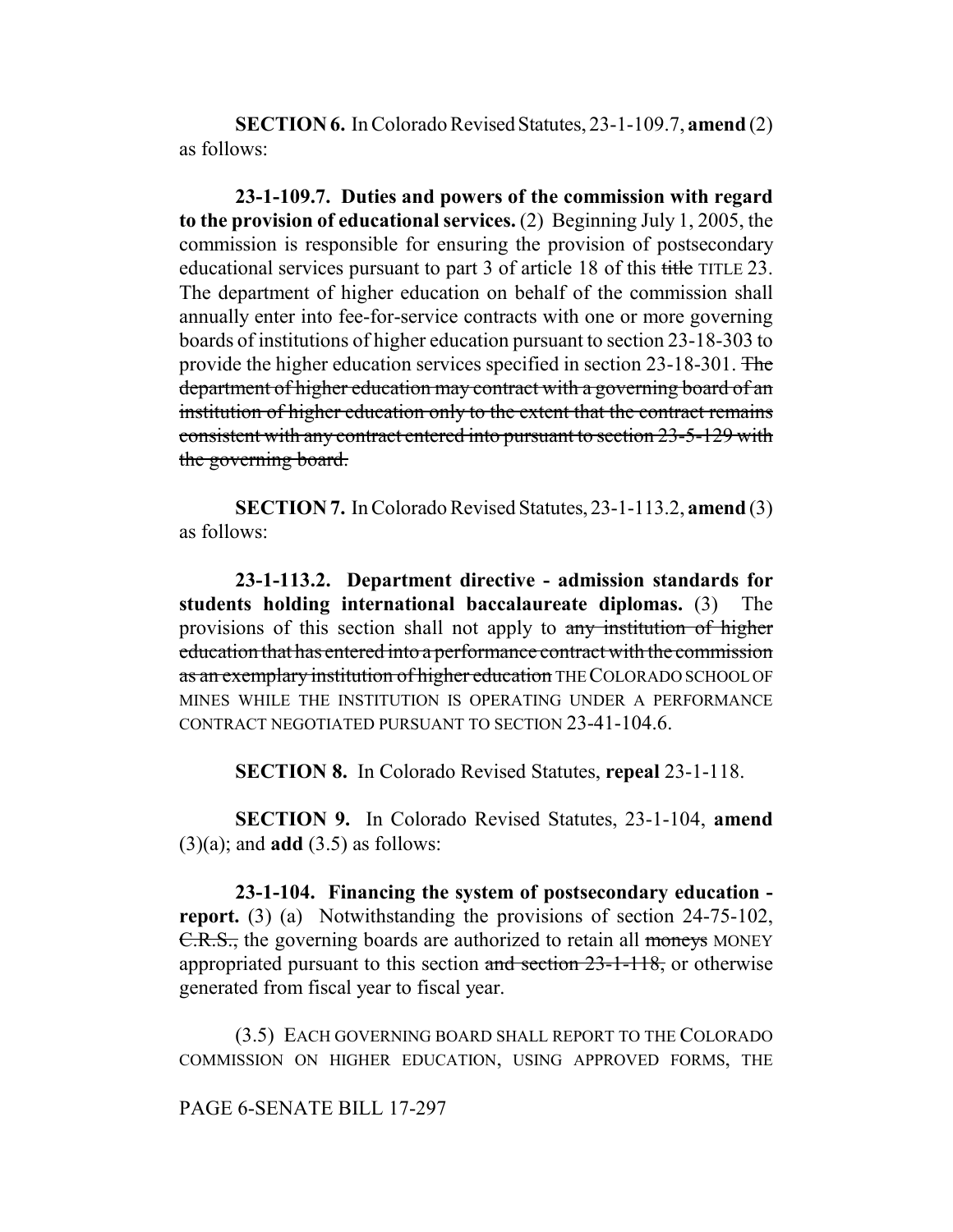INSTITUTION'S PLANS FOR ANY TUITION OR OTHER PROPOSED INCREASES FOR THE FOLLOWING FISCAL YEAR.THE COMMISSION SHALL REVIEW THE PLANS AND MAKE RECOMMENDATIONS TO THE GENERAL ASSEMBLY DURING THE ANNUAL BUDGET PROCESS.

**SECTION 10.** In Colorado Revised Statutes, 23-2-103.8, **amend**  $(1)(a)$  as follows:

**23-2-103.8. Financial integrity - surety.** (1) A private college or university is exempt from the provisions of this section if:

(a) The private college or university is a party to a performance contract with the commission under section 23-5-129 PURSUANT TO SECTION 23-18-201 (2); or

**SECTION 11.** In Colorado Revised Statutes, **repeal** 23-5-129.

**SECTION 12.** In Colorado Revised Statutes, 23-18-102, **amend** the introductory portion and (8) as follows:

**23-18-102. Definitions.** As used in parts 1 and 2 of this article ARTICLE 18, unless the context otherwise requires:

(8) "Participating private institution of higher education" means a private institution of higher education that enters into a performance contract with the department pursuant to section 23-5-129 SECTION 23-18-201 (2) and agrees to participate in the program.

**SECTION 13.** In Colorado Revised Statutes, 23-18-201, **amend** (2) as follows:

**23-18-201. College opportunity fund program - creation eligibility - guidelines.** (2) A student of a private institution of higher education shall be a beneficiary of the college opportunity fund and eligible to participate in the college opportunity fund program only if the private institution of higher education that the student attends has agreed to participate in the program by establishing a performance contract with the department. pursuant to section 23-5-129. THE PERFORMANCE CONTRACT SHALL SPECIFY THE PERFORMANCE GOALS THE INSTITUTION SHALL ACHIEVE DURING THE PERIOD THAT IT OPERATES UNDER THE PERFORMANCE

PAGE 7-SENATE BILL 17-297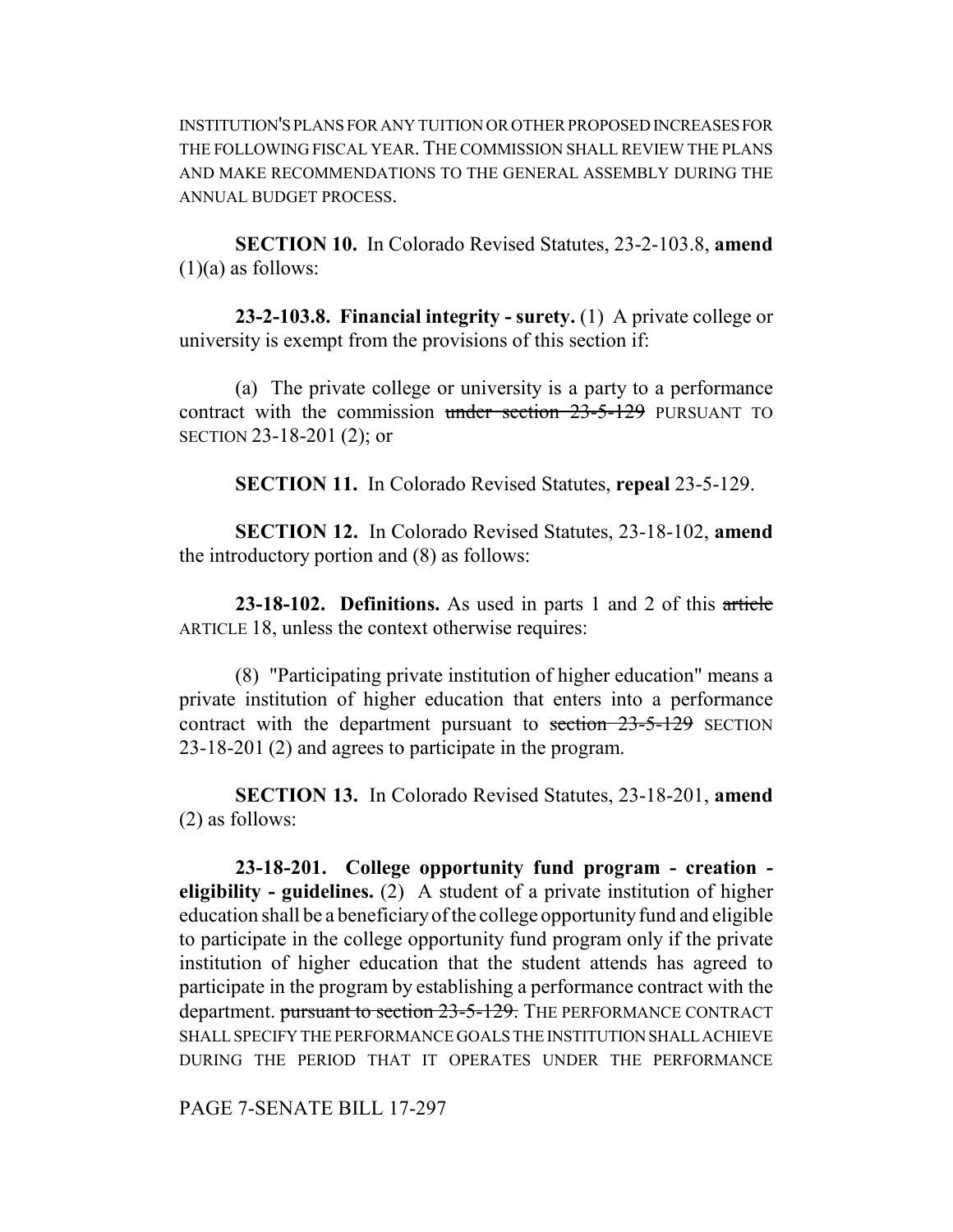CONTRACT. The department shall include each participating private institution of higher education and its students who participate in the college opportunity fund program in the student unit reporting data system, in order to enable the students of the participating private institution of higher education to participate in the program. The participating private institution of higher education shall reimburse the department for the actual expenses associated with including the institution in the student unit reporting data system.

**SECTION 14.** In Colorado Revised Statutes, 23-18-202, **amend**  $(2)(e)$  and  $(5)(d)(I)(F)$  as follows:

**23-18-202. College opportunity fund - appropriations - payment of stipends - reimbursement.** (2) (e) An eligible undergraduate student who attends a participating private institution of higher education may receive financial assistance under this part 2 in the amount of fifty percent of the stipend amount. except that the amount of the stipend under this paragraph (e) may increase in proportion to the percent of unfunded enrollment growth that is appropriated to the governing boards pursuant to section 23-5-129 (8).

(5) (d) (I) An eligible undergraduate student and an institution of higher education shall not receive the payment of a stipend on behalf of an eligible undergraduate student for:

(F) Off-campus, extended campus, or continuing education classes that are not supported by state general fund moneys MONEY, except as approved by the commission, and, on or after July 1, 2007, except for classes or programs offered by an institution of higher education that has entered into a performance contract with the department pursuant to section 23-5-129, and that an eligible undergraduate student who is a member of the armed forces or a dependent of a member of the armed forces attends for credit on a military base; or

**SECTION 15.** In Colorado Revised Statutes, 23-18-304, **amend**  $(2)(b)$  and  $(3)(b)$  as follows:

**23-18-304. Funding for specialty education programs - area technical colleges - local district junior colleges.** (2) (b) After considering the status of the performance contracts with the area technical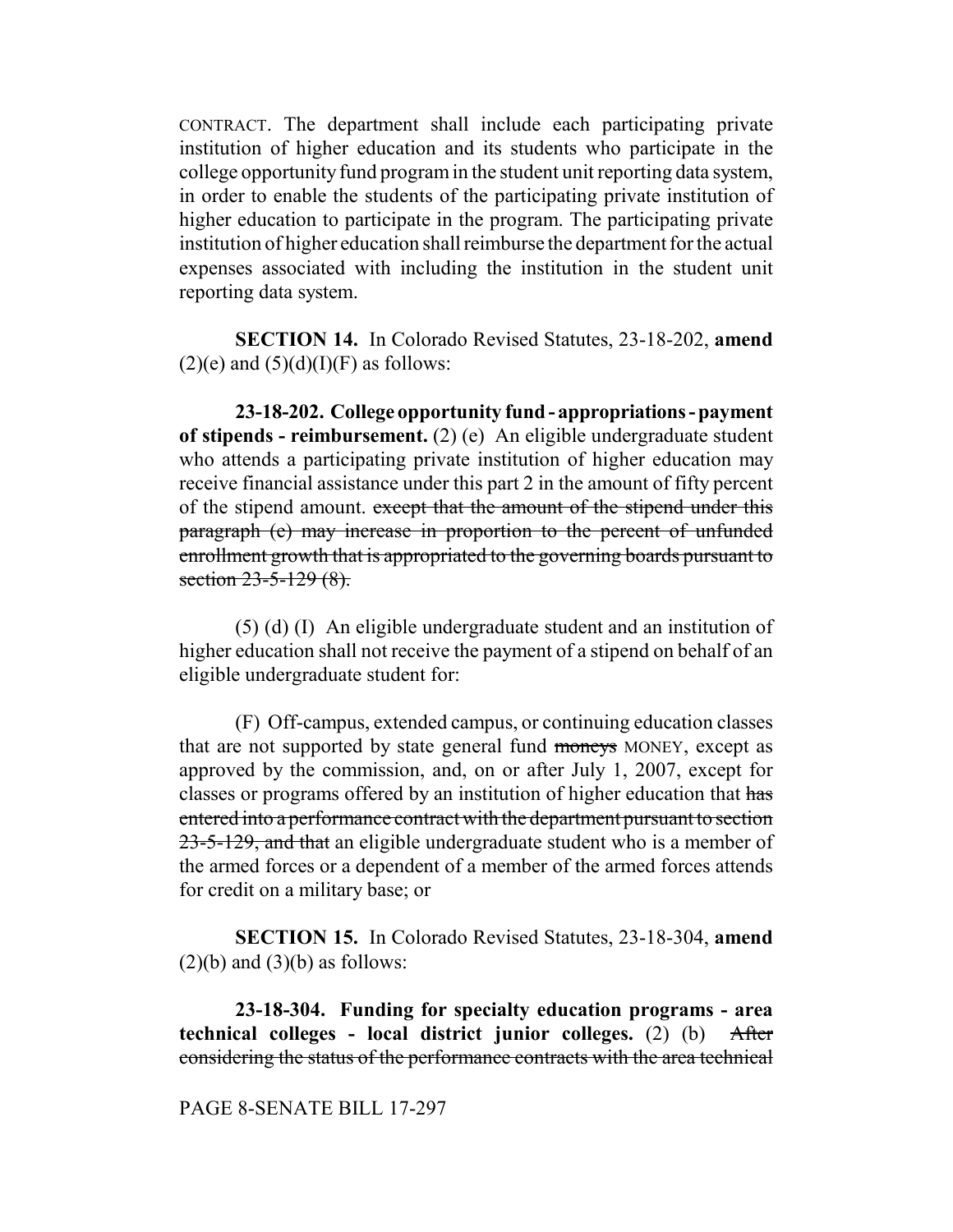colleges pursuant to section 23-5-129, The commission may recommend as part of its budget request that direct grants to area technical colleges increase by a percentage that is greater than the percentage change in the total state appropriation for the preceding state fiscal year or decrease by a percentage that is less than the percentage change in the total state appropriation for the applicable fiscal year from the total state appropriation for the preceding state fiscal year.

(3) (b) After considering the status of the performance contracts with Colorado mountain college and with Aims community college pursuant to section 23-5-129, The commission may recommend as part of its budget request FOR COLORADO MOUNTAIN COLLEGE AND AIMS COMMUNITY COLLEGE that the direct grant to either or both institutions increase by a percentage that is greater than the percentage change in the total state appropriation for the preceding state fiscal year or decrease by a percentage that is less than the percentage change in the total state appropriation for the applicable fiscal year from the total state appropriation for the preceding state fiscal year.

**SECTION 16.** In Colorado Revised Statutes, **repeal** 23-18-305 (4).

**SECTION 17.** In Colorado Revised Statutes, 23-41-104.6, **amend** (3) introductory portion as follows:

**23-41-104.6. Performance contract - authorization - operations.** (3) The board of trustees of the Colorado school of mines shall negotiate AND SIGN a performance contract with the department of higher education, subject to approval by the Colorado commission on higher education, that shall specify SPECIFIES the performance goals that the institution shall achieve during the period that it operates under the performance contract. The specified goals shall MUST be measurable and specific to the Colorado school of mines' role and mission and shall include at a minimum, the goals negotiated for the institution pursuant to sections  $23$ -1-108 (1.5)(f) and 23-5-129 PROVISIONS RELATING TO MASTER PLAN GOALS and MAY ALSO INCLUDE, BUT NEED NOT BE LIMITED TO, the following issues:

**SECTION 18.** In Colorado Revised Statutes, 23-60-211, **amend** (4) as follows:

**23-60-211. Degrees.** (4) Notwithstanding the provisions of section

PAGE 9-SENATE BILL 17-297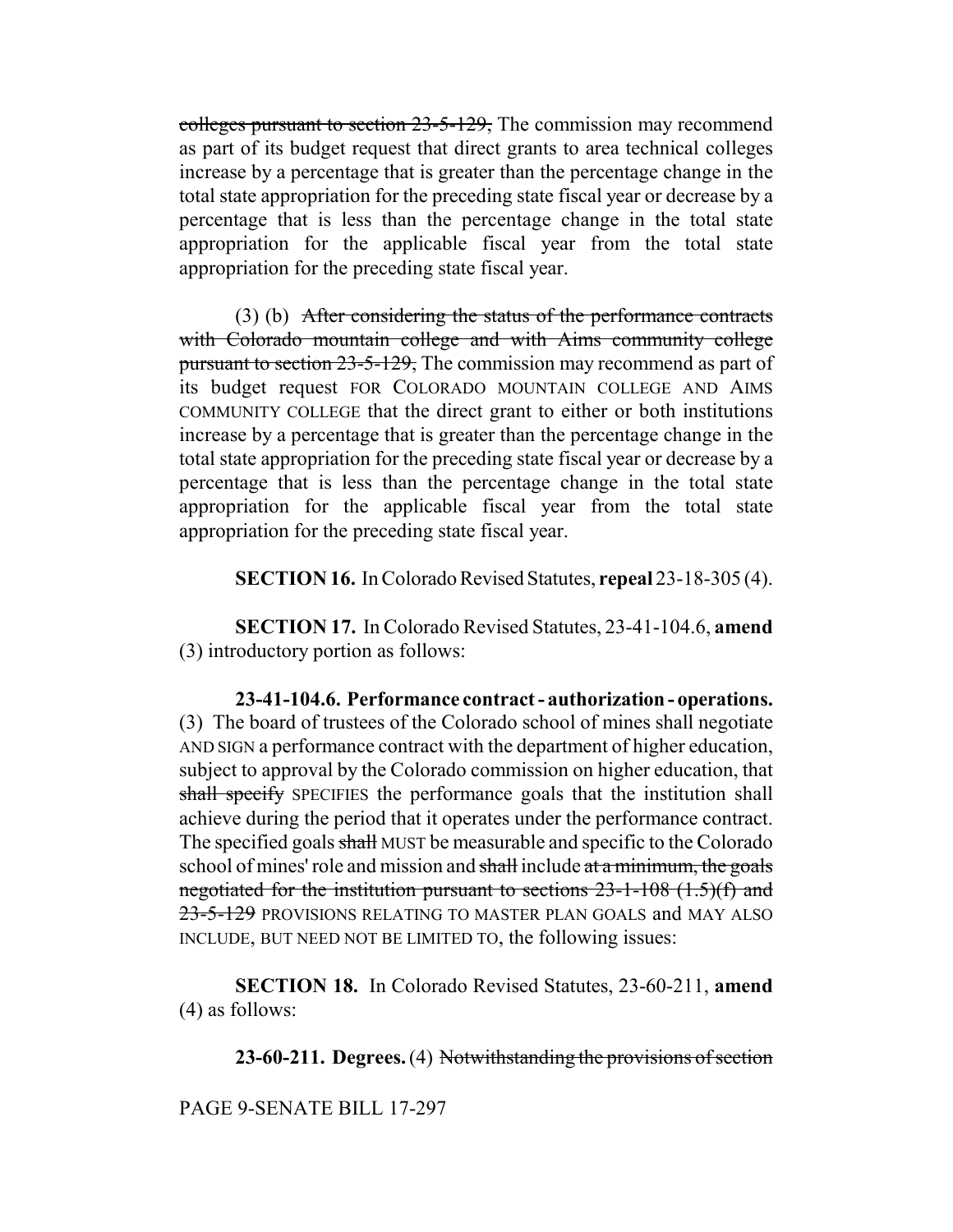$23-5-129$  (6) (b), Subject to the approval of the Colorado commission on higher education pursuant to section 23-1-133, the board may establish at community colleges within the state system technical, career, and workforce development bachelor of applied science degree programs. Nothing in this section shall be construed to allow for the approval of bachelor of arts or bachelor of science degree programs.

**SECTION 19.** In Colorado Revised Statutes, 2-7-204, **amend**  $(3)(a)(II)(A)$  as follows:

**2-7-204. Performance management systems.** (3) (a) (II) (A) The department of higher education will satisfy the requirements in this subsection (3) through the master plan for postsecondary education that the Colorado commission on higher education maintains as described in section 23-1-108 (1.5). C.R.S., and any performance contracts that the Colorado commission on higher education negotiates and enters into with the governing boards of the state institutions of higher education as specified in section 23-5-129, C.R.S. The department of higher education shall ensure that copies of the master plan and performance contracts be ARE submitted to the joint budget committee and the appropriate joint committee of reference as determined pursuant to section 2-7-203, and shall post the master plan and ANY performance contracts AND REPORTS to its official website and the official website of the office of state planning and budgeting.

**SECTION 20.** In Colorado Revised Statutes, 2-7-205, **amend**  $(1)(a)(II)$  as follows:

**2-7-205. Annual performance report.** (1) (a) (II) The office of state planning and budgeting shall prepare the section of the annual performance report for the department of higher education by reviewing the institutions of higher education's progress towards the goals set forth in the institution of higher education's performance contract described in section 23-5-129, C.R.S., and the outcomes of the recommended performance funding plan required in section 23-1-108 (1.9)(b), C.R.S. MASTER PLAN FOR COLORADO POSTSECONDARY EDUCATION, AS DESCRIBED IN SECTION 23-1-108 (1.5) AND TAKING INTO ACCOUNT THE DATA AND METRICS DESCRIBED IN SECTIONS 23-18-201 (2) AND PART 3 OF ARTICLE 18 OF TITLE 23.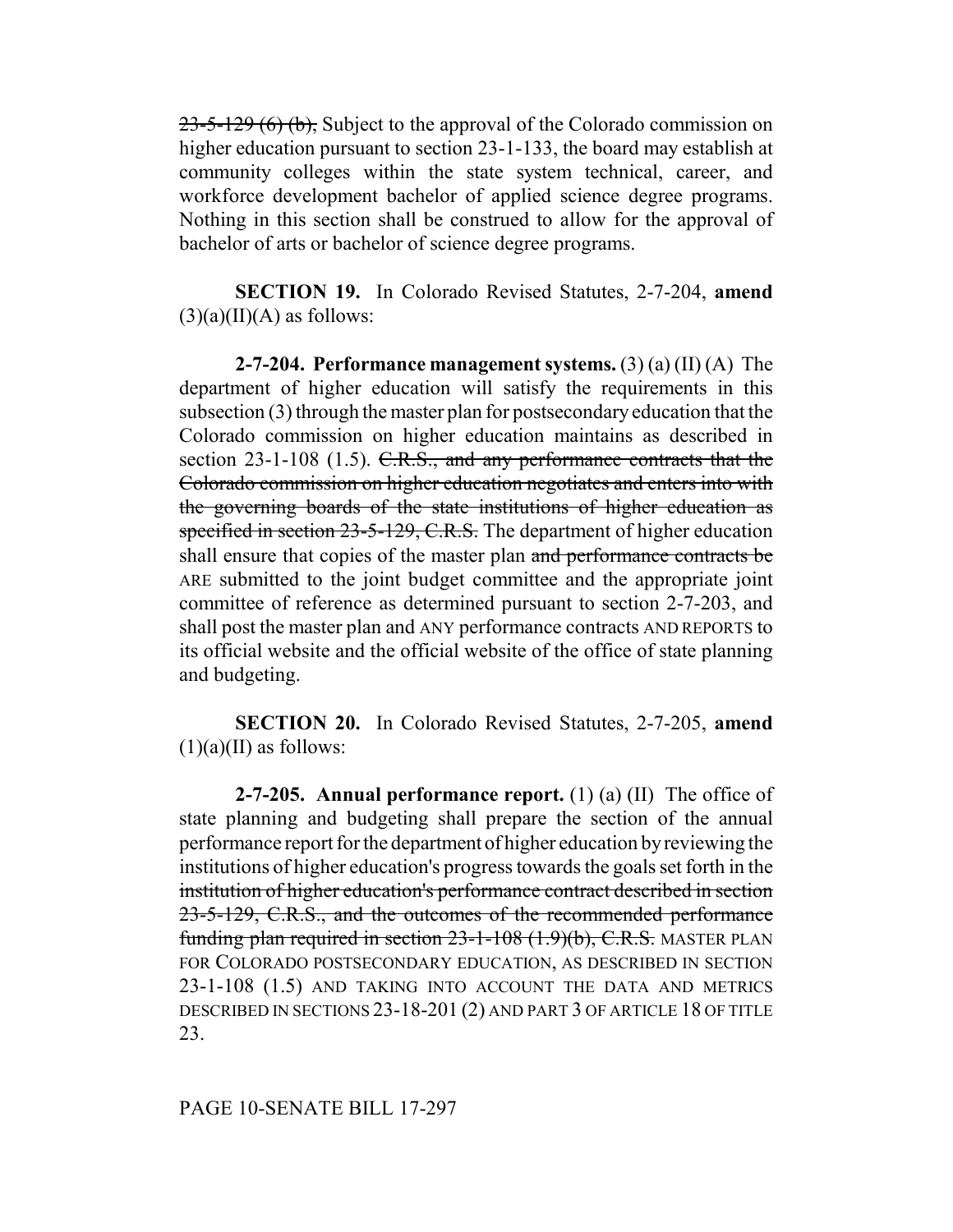**SECTION 21.** In Colorado Revised Statutes, 24-1-114, **amend**  $(5)(b)$  as follows:

**24-1-114. Department of higher education - creation.** (5) (b) With respect to the Colorado commission on higher education and the universities, colleges, and boards specified in subsection (4) of this section, the executive director shall have HAS only those powers, duties, and functions prescribed in article 1 of title  $23$ ; C.R.S.; except that the executive director of the Colorado commission on higher education is authorized to negotiate, implement, and monitor contracts, as described in sections 23-5-129 and SECTIONS 23-18-201(2), 23-18-303, 23-18-304, AND 23-41-104.6, C.R.S., with universities, colleges, and boards, in consultation with the Colorado commission on higher education.